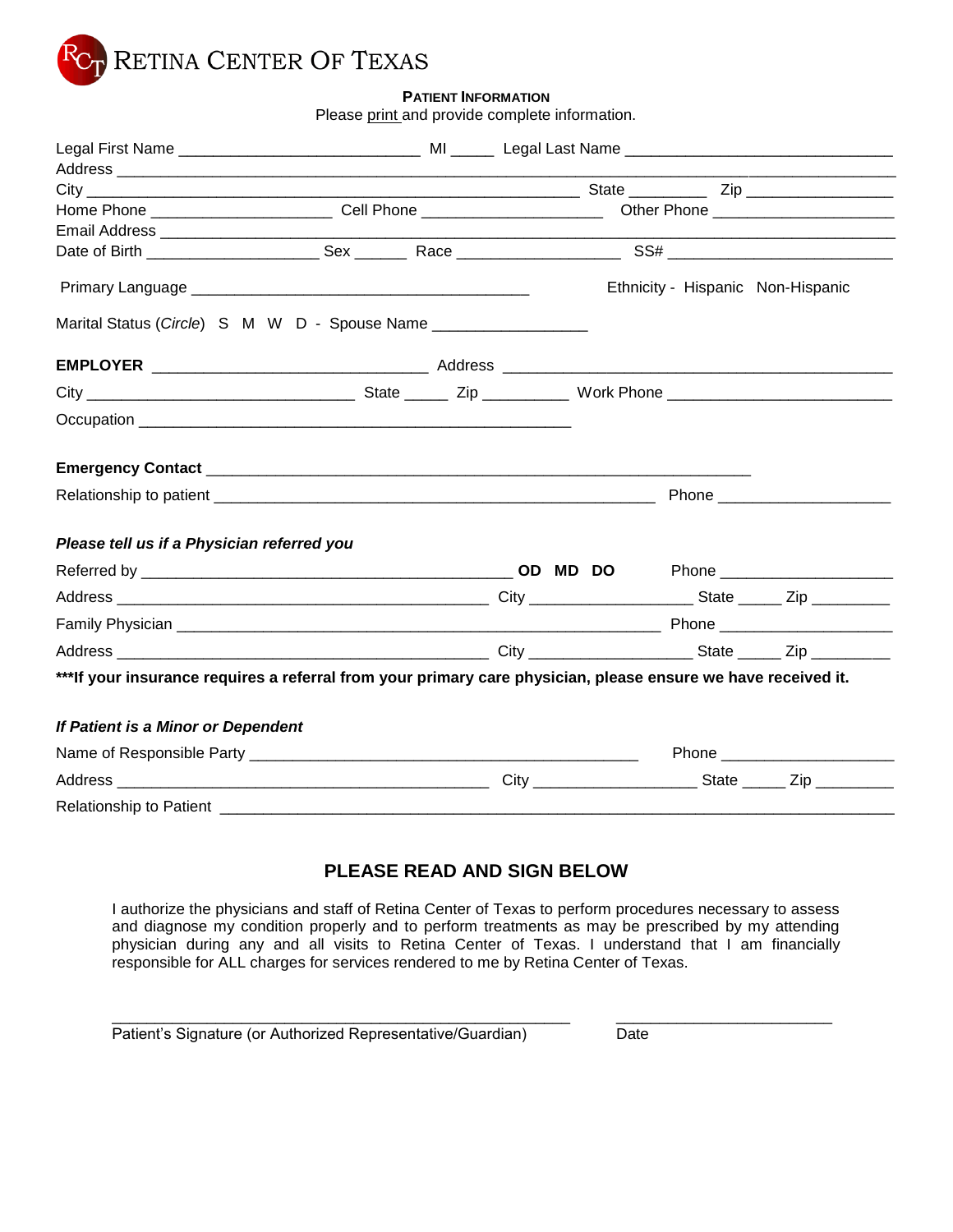

## **INSURANCE INFORMATION**

Please print and provide complete information.

There is no guarantee that your insurance company will pay for all services rendered. Any medical services not covered by an individual's insurance plan are the patient's responsibility and payment in full is due at the time of visit. If we have not received payment within sixty days we will notify you and unpaid balances will become your responsibility, and we will expect payment in full at that time. It is the patient's responsibility to pay any deductible or any portion of the charges as specified by the plan at the time of visit.

We are happy to help with insurance questions relating to how a claim was filed, however, specific coverage issues, can only be addressed by the insurance company's member services department (number is on the insurance card).

Our practice firmly believes that a good doctor/patient relationship is based upon understanding and good communication. Questions about financial arrangements may be directed to the physician's office at any time. Please do not hesitate to contact us. We are here to help you!

### **PLEASE NOTE: IT IS THE PATIENT'S RESPONSIBILITY TO ENSURE THAT ANY REQUIRED REFERRALS FOR TREATMENT ARE OBTAINED BEFORE THE VISIT OR THE PATIENT MAY BE FINANCIALLY RESPONSIBLE DUE TO LACK OF THE REFERRAL AT TIME OF SERVICE.**

|                                | Phone _______________________________Group # ___________________________Subscriber ID# _______________________              |  |
|--------------------------------|-----------------------------------------------------------------------------------------------------------------------------|--|
|                                | Office Visit Copay _______________________Specialist Visit Copay ___________________________________ Deductible? □ Yes □ No |  |
| *** If different from patient: |                                                                                                                             |  |
|                                |                                                                                                                             |  |
|                                |                                                                                                                             |  |
|                                |                                                                                                                             |  |
|                                | Phone _______________________________Group # ____________________________Subscriber ID# ______________________              |  |
|                                |                                                                                                                             |  |
| *** If different from patient: | Subscriber Name                                                                                                             |  |

### **Assignment of Benefits / Authorization to release information:**

I hereby authorize Retina Center of Texas to release any information concerning my care for the purpose of claims to federal, state, city, or town governmental agencies, third party payors of all categories, doctors and hospitals.

I hereby authorize Retina Center of Texas, the group hospital benefits or insurance benefits including Medicare, herein specified and otherwise payable to me, but not to exceed the regular charges for this period of admission. I understand that I am financially responsible to Retina Center of Texas for charges not covered by this authorization.

\_\_\_\_\_\_\_\_\_\_\_\_\_\_\_\_\_\_\_\_\_\_\_\_\_\_\_\_\_\_\_\_\_\_\_\_\_\_\_\_\_\_\_\_\_\_\_\_\_\_\_ \_\_\_\_\_\_\_\_\_\_\_\_\_\_\_\_\_\_\_\_\_\_\_\_\_

I permit a copy of this authorization to be used in place of the original.

| Patient's Signature (or Authorized Representative/Guardian) | Date |
|-------------------------------------------------------------|------|
|-------------------------------------------------------------|------|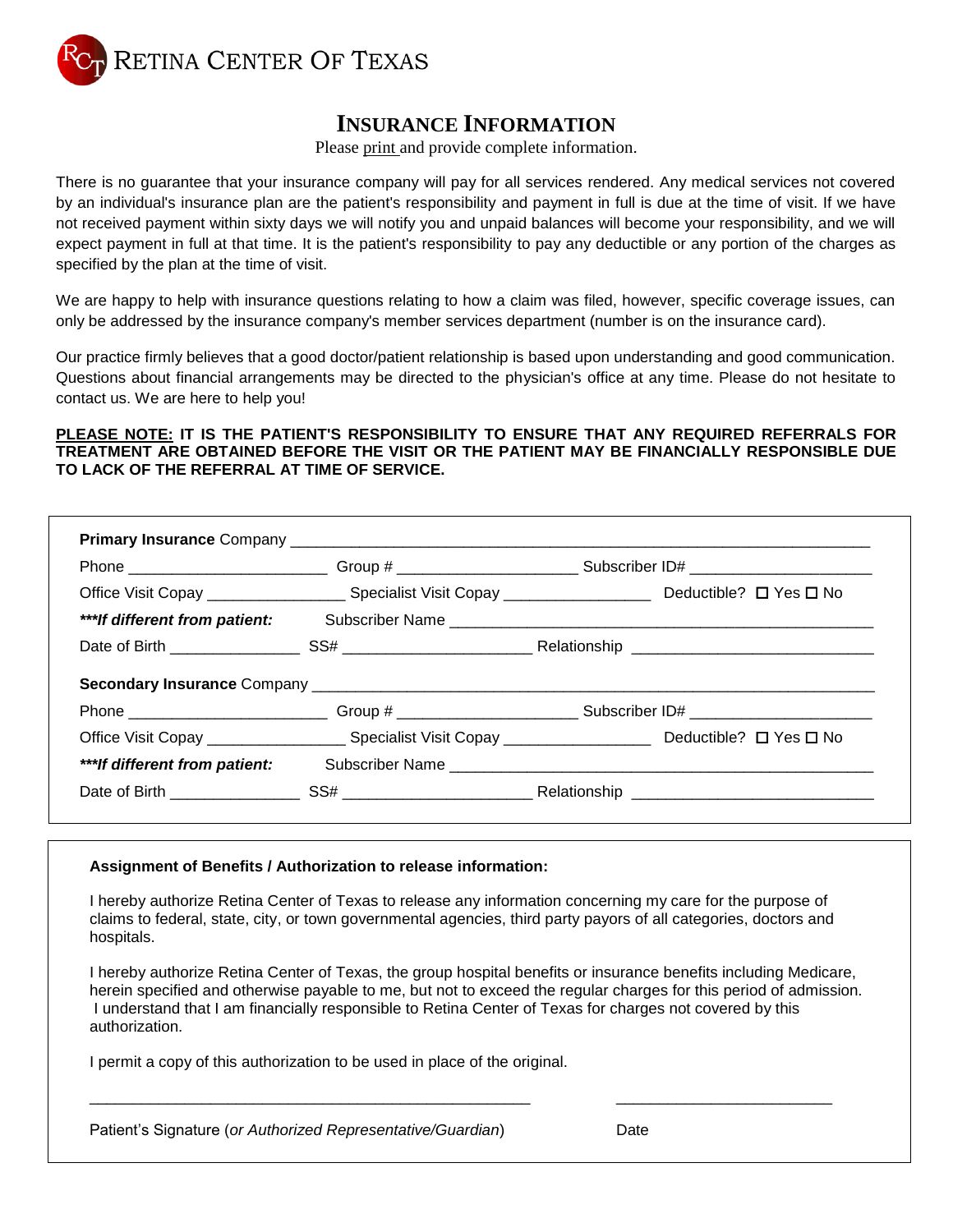

# **PATIENT HISTORY QUESTIONNAIRE <sup>P</sup>AGE <sup>1</sup>**

## **CURRENT EYE MEDICATIONS:** LIST MEDICATION NAME/ DOSE

*If additional space is needed, please continue on reverse side. You may also provide a separate list.*

**CURRENT OTHER MEDICATIONS**: LIST MEDICATION NAME/ DOSE

## **ALLERGIES:**

| <b>EYE CONDITIONS / PREVIOUS EYE SURGERIES:</b>                                  |                        |                    | Please check Ø the following. |                                                            |  |
|----------------------------------------------------------------------------------|------------------------|--------------------|-------------------------------|------------------------------------------------------------|--|
| □ Retinal Detachment                                                             |                        |                    | □ Corneal Disease             |                                                            |  |
| $\Box$ Macular Degeneration                                                      | $\Box$ Iritis/Uveitis  |                    |                               |                                                            |  |
| $\Box$ Cataracts                                                                 | □ Glaucoma             |                    |                               |                                                            |  |
| <b>MEDICAL CONDITIONS / PREVIOUS SURGERIES:</b>                                  |                        |                    | Please check Ø the following. |                                                            |  |
| □ High Blood Pressure                                                            | $\Box$ Asthma          |                    |                               | □ Thyroid Disease                                          |  |
| $\square$ Diabetes                                                               |                        |                    | $\Box$ Migraines              | □ Sinus Problems                                           |  |
| $\Box$ Arthritis                                                                 |                        |                    | □ Heart Disease               |                                                            |  |
| <b>FAMILY HISTORY:</b><br>Please check Ø the following.                          |                        |                    |                               |                                                            |  |
| □ Retinal Detachment                                                             | □ Macular Degeneration |                    |                               |                                                            |  |
| <b>Social History:</b>                                                           |                        | Circle your answer |                               |                                                            |  |
| Do you drink alcohol?                                                            | No                     |                    | Yes (If Yes, how often?)      |                                                            |  |
| Do you smoke?                                                                    | No                     |                    | Yes (If Yes, how often?)      |                                                            |  |
| Do you use street drugs?                                                         | No                     |                    | Yes (If Yes, please explain)  | <u> 1980 - Johann Barbara, martxa alemaniar amerikan a</u> |  |
|                                                                                  |                        |                    |                               |                                                            |  |
| Height: _________________________________ Weight: ______________________________ |                        |                    |                               |                                                            |  |
| Name:                                                                            |                        |                    |                               | Date:                                                      |  |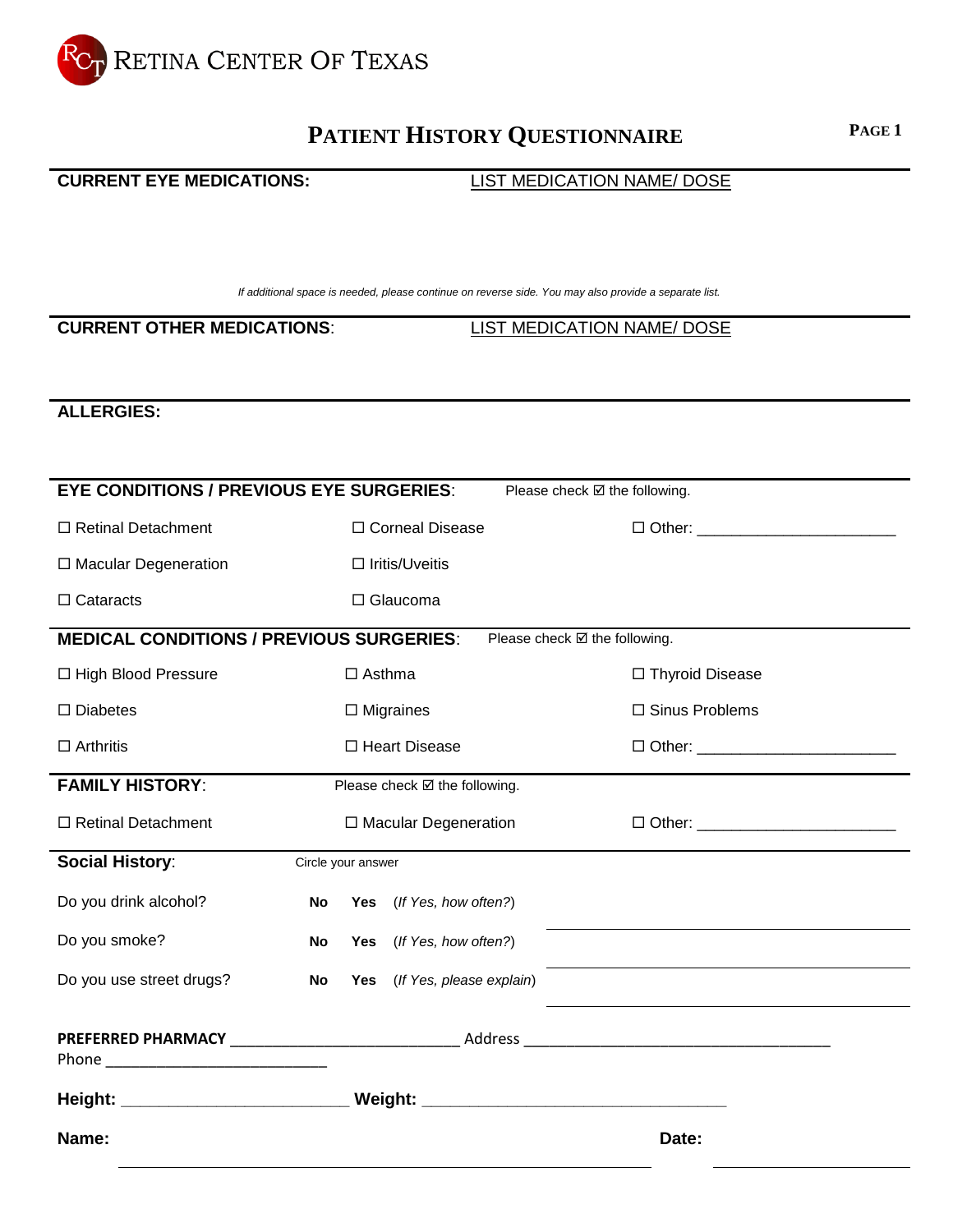

# **PATIENT HISTORY QUESTIONNAIRE <sup>P</sup>AGE <sup>2</sup>**

|                               | If you are currently having any problems in the following areas                                                                                                                      |                |  |  |  |  |  |  |
|-------------------------------|--------------------------------------------------------------------------------------------------------------------------------------------------------------------------------------|----------------|--|--|--|--|--|--|
| <b>REVIEW OF SYSTEMS:</b>     | PLEASE CIRCLE THE AREA AND EXPLAIN.                                                                                                                                                  |                |  |  |  |  |  |  |
| <b>CONSTITUTIONAL:</b>        | Fatigue, fever, night sweats, weakness, weight gain, weight loss, other:                                                                                                             | $\Box$ None    |  |  |  |  |  |  |
| <b>CARDIOVASCULAR:</b>        | Arrhythmia, calf pain, chest pressure or discomfort, irregular heartbeat/palpitations, leg<br>swelling, tachycardia, other:                                                          | $\Box$ None    |  |  |  |  |  |  |
| <b>METABOLIC/ENDOCRINE:</b>   | Cold intolerance, heat intolerance, excessive thirst, excessive eating, excessive<br>urination, other:                                                                               | $\Box$ None    |  |  |  |  |  |  |
| <b>INTEGUMENTARY:</b>         | Abnormal hair distribution, dry skin, hives, itching, nail changes, rash, skin changes,<br>skin lesion, skin nodules, skin sores, ulcer, other:                                      | $\Box$ None    |  |  |  |  |  |  |
| <b>HEENT:</b>                 | Exophthalmos, hearing loss, hoarseness, lump in neck, nasal congestion, sinus<br>problems, sore throat, tinnitus, vertigo, other:                                                    | $\Box$ None    |  |  |  |  |  |  |
| <b>GASTROINTESTINAL:</b>      | Abdominal pain, black tarry stools, constipation, decreased appetite, diarrhea,<br>dysphagia, food intolerance, heartburn, increased appetite, jaundice, nausea, vomiting,<br>other: | $\square$ None |  |  |  |  |  |  |
| <b>NEUROLOGICAL:</b>          | Balance disturbances, dizziness, focal weakness, headache, memory difficulty,<br>numbness of extremities, other:                                                                     | $\Box$ None    |  |  |  |  |  |  |
| MUSCULOSKELETAL:              | Joint pain, back pain, fracture, gait disturbance, joint stiffness, joint swelling, muscle<br>cramping, muscle weakness, other:                                                      | $\Box$ None    |  |  |  |  |  |  |
| <b>RESPIRATORY:</b>           | Asthma, cough, shortness of breath(dyspnea), hemoptysis, wheezing, other:                                                                                                            | $\Box$ None    |  |  |  |  |  |  |
| <b>GENITOURINARY:</b>         | Painful urination, genital lesions, blood in urine, irregular menses, other:                                                                                                         | $\Box$ None    |  |  |  |  |  |  |
| <b>PSYCHIATRIC:</b>           | Depressed mood, emotional changes, euphoria, frequent nightmares, hallucinations,<br>insomnia, irritability, nervousness, stress, other:                                             | $\Box$ None    |  |  |  |  |  |  |
| <b>HEMATOLOGIC/LYMPHATIC:</b> | Bleeding, bruising, diseases of the lymph nodes, other:                                                                                                                              | $\Box$ None    |  |  |  |  |  |  |
| <b>IMMUNOLOGIC:</b>           | Environmental allergies, food allergies, seasonal allergies, other:                                                                                                                  | $\Box$ None    |  |  |  |  |  |  |

**Name: Date:**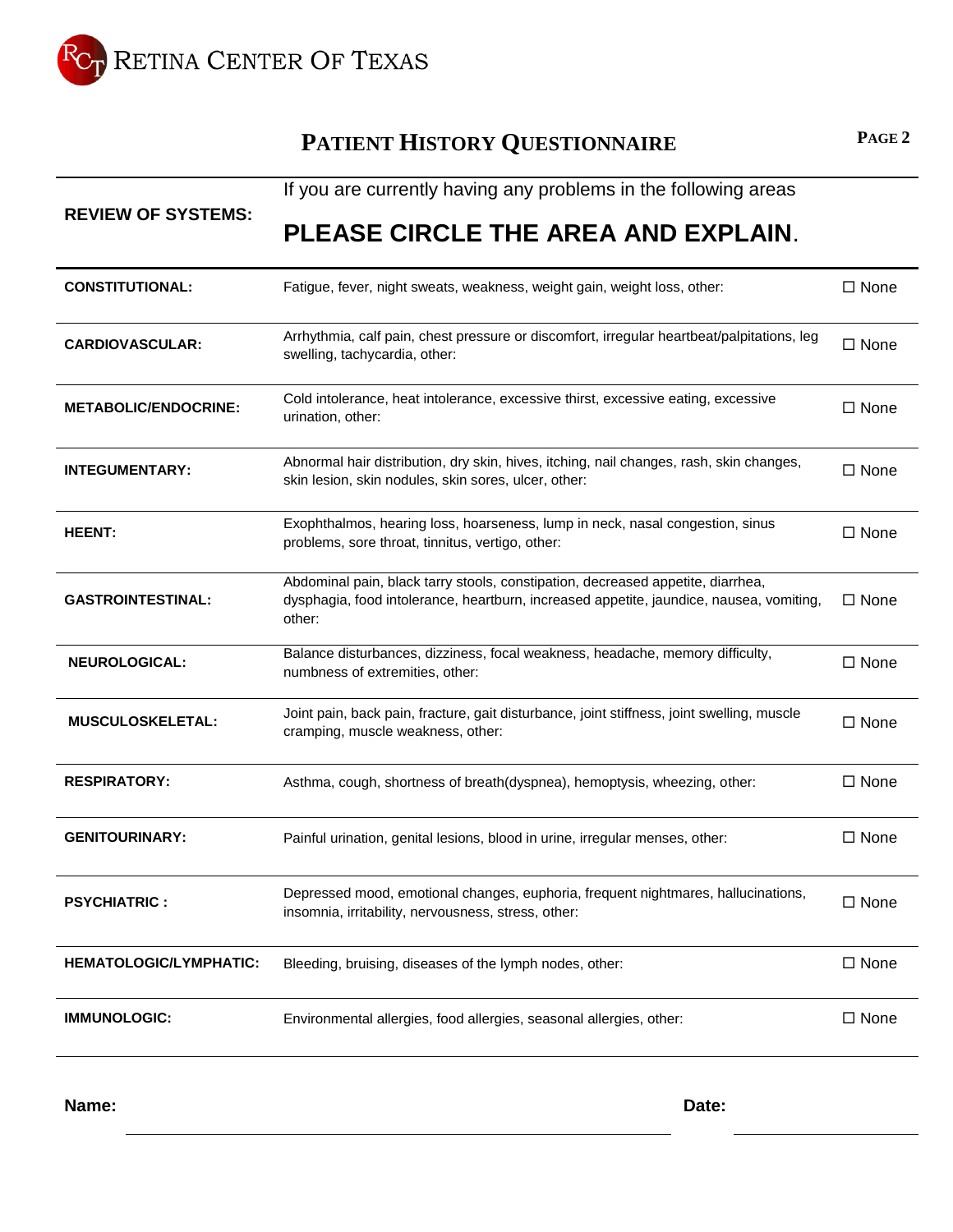RETINA CENTER OF TEXAS

# **HIPAA PRIVACY DISCLOSURE & CONSENT**

## TO THE USE AND / OR DISCLOSURE OF PROTECTED HEALTH INFORMATION FOR TREATMENT, PAYMENT, HEALTH CARE OPERATIONS, AND AS OTHERWISE ALLOWED BY LAW.

Retina Center of Texas (hereinafter referred to as "RCT") will maintain a record of the care and services you receive at RCT. This consent only covers your protected health information created while you are a patient of RCT. Your protected health information pertains to your diagnosis and/or treatment at RCT, including but not limited to information concerning mental illness (except for psychotherapy notes), use of alcohol or drugs or communicable diseases such as Human Immunodeficiency Virus ("HIV"), and Acquired Immune Deficiency Syndrome ("AIDS"), laboratory test results, medical history, treatment progress or any other such related information.

By signing this form, you consent to RCT's use and/or disclosure of protected health information about you for treatment, payment, health care operations and as otherwise allowed by law. Our *Notice of Protected Health Information Practices* provides information about how RCT and its physicians may use and/or disclose protected health information about you for treatment, payment, health care operations and as otherwise allowed by law.

**By signing this form, you also acknowledge that you have received a copy of RCT's Notice of Protected Health Information Practices and an opportunity to review it before signing this consent.**

\_\_\_\_\_\_\_\_\_\_\_\_\_\_\_\_\_\_\_\_\_\_\_\_\_\_\_\_\_\_\_\_\_\_\_\_\_\_\_\_\_\_\_\_\_\_\_\_\_\_\_ \_\_\_\_\_\_\_\_\_\_\_\_\_\_\_\_\_\_\_\_\_\_\_\_\_\_\_\_\_ Patient's Signature (*or Authorized Representative/Guardian*) Patient Date of Birth

\_\_\_\_\_\_\_\_\_\_\_\_\_\_\_\_\_\_\_\_\_\_\_\_\_\_\_\_\_\_\_\_\_\_\_\_\_\_\_\_\_\_\_\_\_\_\_\_\_\_\_ \_\_\_\_\_\_\_\_\_\_\_\_\_\_\_\_\_\_\_\_\_\_\_\_\_\_\_\_\_ Witness's Signature **Date** 

**HIPAA Authorization**: I authorize the following person(s) to discuss my medical care and billing/insurance information with the Retina Center of Texas staff on my behalf:

| Name |  |
|------|--|
|      |  |

Name \_\_\_\_\_\_\_\_\_\_\_\_\_\_\_\_\_\_\_\_\_\_\_\_\_\_\_\_\_\_\_\_\_\_\_\_\_\_\_\_\_\_\_\_\_\_ Relationship \_\_\_\_\_\_\_\_\_\_\_\_\_\_\_\_\_\_\_\_\_\_

Name \_\_\_\_\_\_\_\_\_\_\_\_\_\_\_\_\_\_\_\_\_\_\_\_\_\_\_\_\_\_\_\_\_\_\_\_\_\_\_\_\_\_\_\_\_\_ Relationship \_\_\_\_\_\_\_\_\_\_\_\_\_\_\_\_\_\_\_\_\_\_

**SKILLED NURSING FACILITY (MEDICARE PATIENT ONLY)**

# **ARE YOU CURRENTLY UNDER CARE BY A SKILL NURSING FACILITY? YES OR NO**